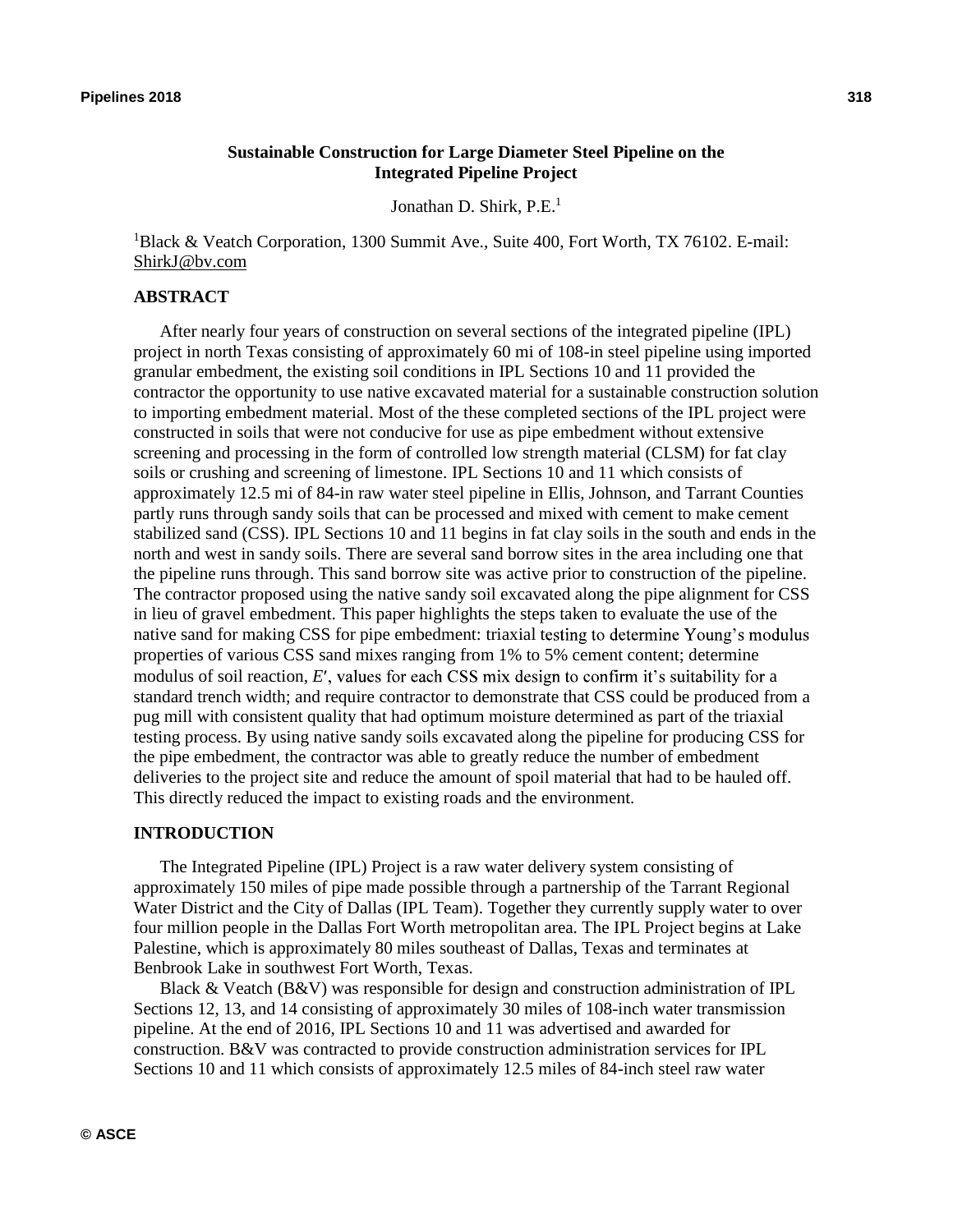pipeline located in Ellis, Johnson, and Tarrant Counties. Figure 1 below shows the location of the overall IPL Project with IPL Sections 10 and 11 shown in red.



**Figure 1: Location Map** 

IPL Sections 10 and 11 provided the contractor the opportunity to use native material for embedment for a sustainable construction solution to importing embedment material. Most of the completed sections of the IPL Project were constructed in soils that were not conducive for use as pipe embedment without extensive screening and processing to create controlled low strength material (CLSM) for fat clay soils or crushing and screening of limestone.

IPL Sections 10 and 11 partly runs through sandy soils that can be processed and mixed with cement to make cement stabilized sand (CSS). The southern end of IPL Section 11 ends at the JB4 Booster Pump Station located between IPL Sections 12 and 13. The soil in this area of Section 11 is primarily fat clay. As the pipeline continues to the northern end of Section 11 the soils are sandy, and all of Section 10 is in sandy soils. Additionally, there are several sand borrow sites in the area including one that the pipeline runs through. This sand borrow site was active prior to and during construction of the pipeline.

The contractor proposed using the native sandy soil excavated along the pipe alignment to make CSS in lieu of granular embedment. Allowing the contractor to use native excavated soil from along the pipe alignment would significantly reduce the number of embedment deliveries to the project site and reduce the amount of spoil material that would need to be hauled off. To evaluate the contractor's proposal for using CSS for embedment, the project construction team which included the IPL Program construction team and B&V, required that they submit a plan detailing the cement content to be used for the CSS along with triaxial test results to estimate Young's Modulus values for the CSS. From the Young's Modulus values, modulus of soil reaction, E', values for a standard trench width could be approximated.

#### **EXISTING SOIL CONDITIONS**

On this project the existing soils vary from weathered shale and fat clays in the south and east end of the project to sand in the north and west. The sandy areas are not loose-flowing sands but more like sandstone with one vertical faced plateau present along the pipe alignment (see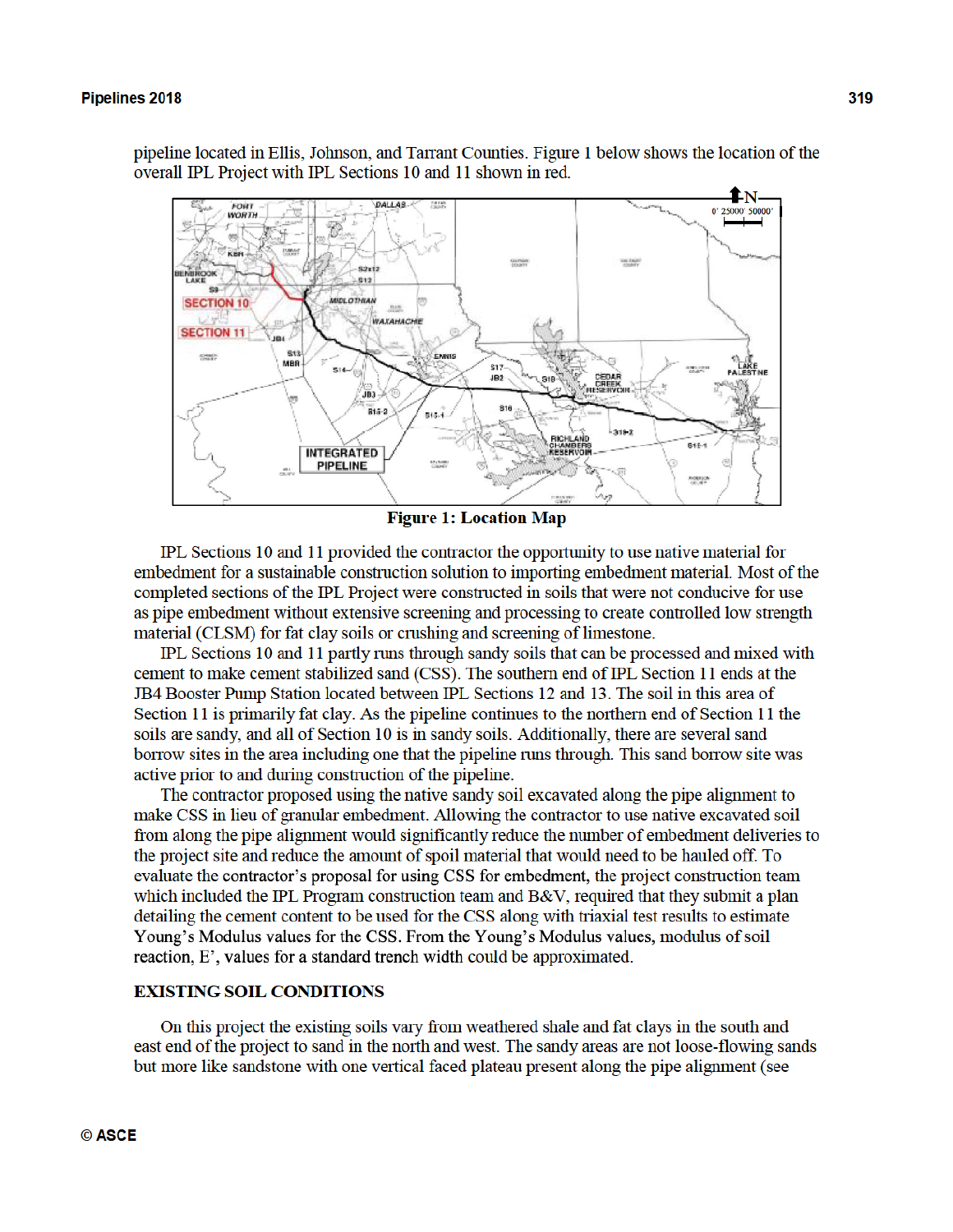### **Pipelines 2018 320**

figure 2 below). The sand borrow sites along the alignment also have many vertical faces with little to no erosion apparent.



**Figure 2: Raised Plateau along Pipe Alignment** 

The sandy soils begin at the northern end of pipeline Section 10 and extend to the south and east into pipeline Section 11. The total approximate length of pipeline in sandy soil is about 4 miles. The remaining 8.5 miles of pipeline is in primarily fat clay soils. Figure 3 is a picture of a trench cut in this sandy soil.



**Figure 3: Trench Cut in Sandy Soil**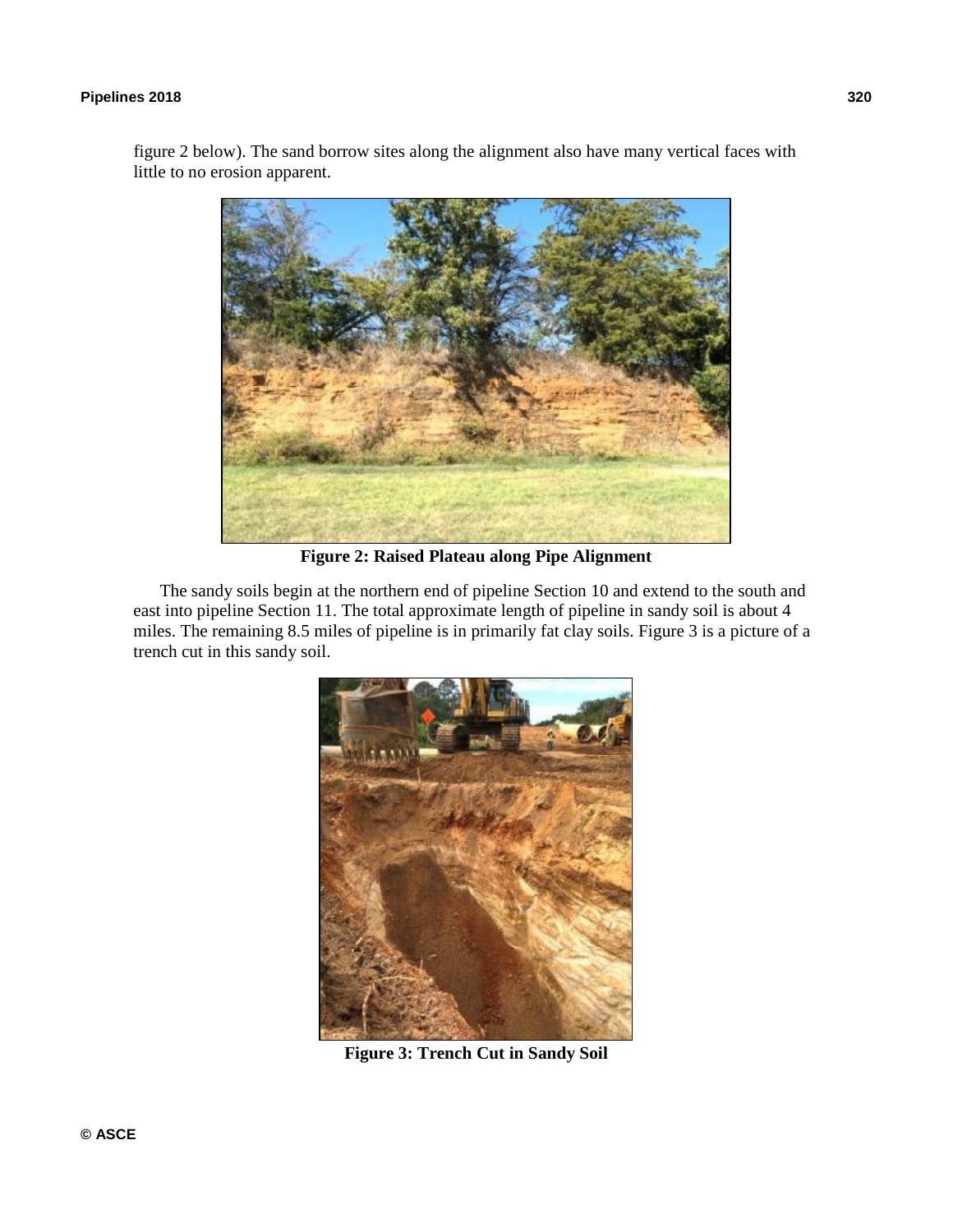### **PROJECT TRENCH SECTION DESIGN**

As with all flexible pipe design it is critical to evaluate trench width, embedment, and existing soil conditions to provide adequate pipe support. This project was bid with multiple acceptable options for trench width and embedment and backfill type. This allowed the contractor to choose the best suited trench condition for their pipe laying operations. Table 1 summarizes only the trench options for granular embedment (trench type C) and flowable fill (trench type F).

| Trench<br><b>Type</b> | a<br>(inches) | h<br>(inches) | $\mathbf{c}$<br>(inches) | W<br>(inches) |
|-----------------------|---------------|---------------|--------------------------|---------------|
| C <sub>1</sub>        | 6             | 12            | 58.8                     | $OD+24$       |
| C <sub>2</sub>        | 6             | 18            | 58.8                     | $OD+36$       |
| C <sub>3</sub>        | 6             | 24            | 58.8                     | $OD+48$       |
| F1                    | 6             | 12            | 58.8                     | $OD+24$       |
| F2                    | 6             | 18            | 58.8                     | $OD+36$       |
| F <sub>3</sub>        | 6             | 24            | 58.8                     | $OD+48$       |

**Table 1: Trench Section Dimension Schedule** 



**Figure 4: Standard Trench Section** 

Acceptable pipe embedment and backfill for this project included granular embedment and flowable fill from 6-inches below invert of pipe to a height equal to 70% of the outside diameter of the pipe. Column c shows 58.8-inches which is 70% of the outside diameter of the pipe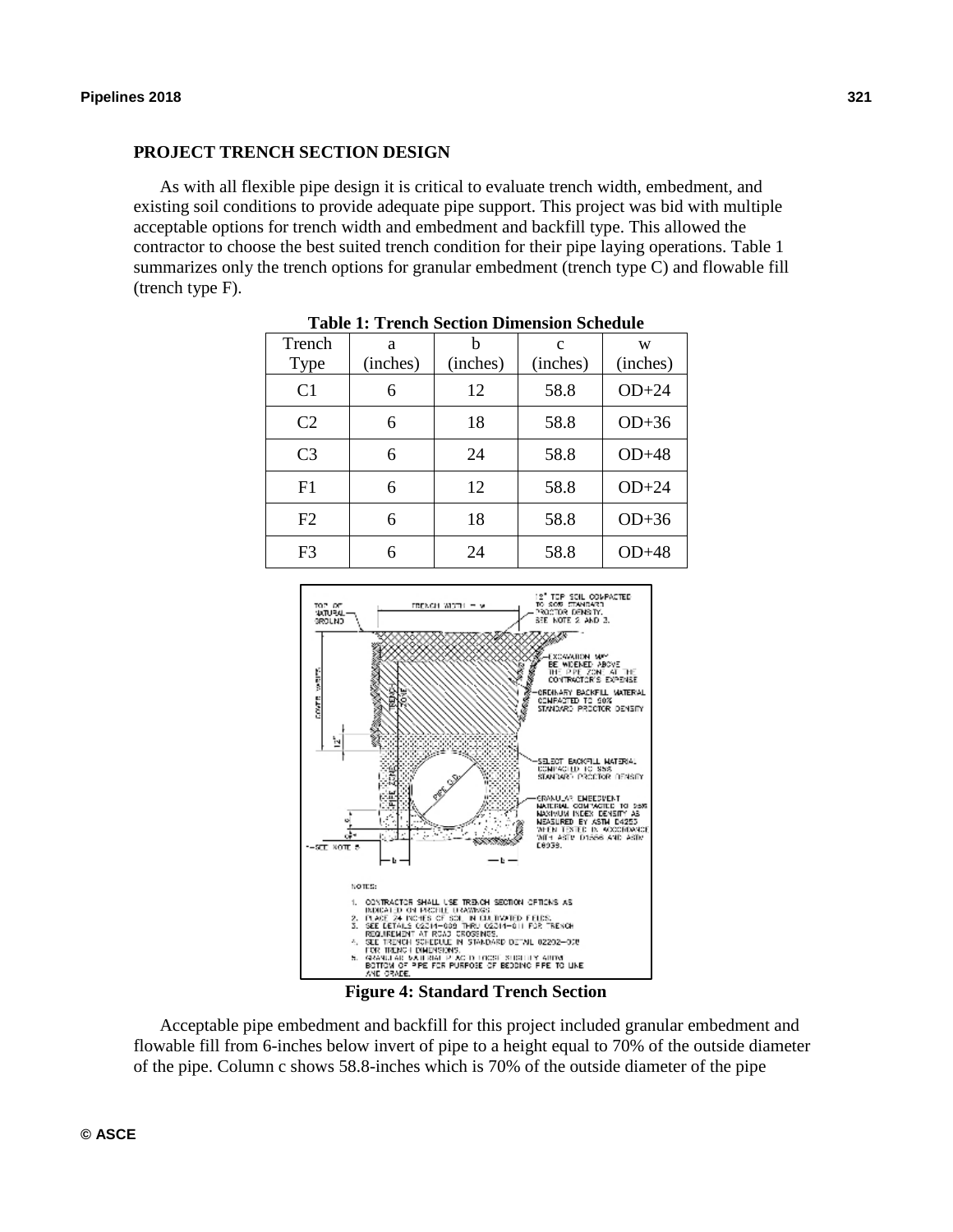diameter of 84-inches. Figure 4 is the standard granular embedment and backfill detail used on this project. Columns a, b, c, and w from Table 1 are defined in this figure.<br>Depending on pipe depth and native modulus of soil reaction, the "b" dimension varied from

12 inches to 24 inches. Based on B&V's experience on constructing approximately 30 miles of 108-inch pipe and the overall IPL Team's experience of constructing approximately 60 miles of 108-inch pipe, the optimum trench width for getting embedment under the pipe haunches with no voids was found to be pipe outside diameter plus 18 inches to 24 inches on both sides of pipe. Prior to construction beginning on any of the IPL Sections the contractor was required to proveout their construction methods for installing embedment around the pipe to the proper compaction with no voids. For granular embedment, a wheel compactor with wedges worked best at spreading embedment material under the pipe haunches. See Figure 5 below for wheel compactor used for granular embedment on this project.



**Figure 5: Wheel Compactor for Granular Embedment** 

# **IPL PROGRAM DESIGN STANDARDS AND DESIGN APPROACH**

The IPL Program provided design guidance for all projects. The design criteria required the pipe to be designed using AWWA M11 (AWWA 2004). The design criteria included E' values for granular embedment and flowable fill, deflection lag factor of 1.1, and bedding constant of 0.10 to be used for pipe deflection calculations under various dead and live load conditions. The  $E'$  values for granular embedment and flowable fill were 1,500 psi and 3,000 psi respectively. The IPL Program geotechnical consultant also provided a geotechnical design memorandum and data reports for each IPL project. These geotechnical documents included native  $E'$  values for the soil samples taken at each bore location as well as guidance on evaluating pipe soil interaction for various trench widths using composite E' values. Use of composite E' for determining deflection of flexible pipe has been documented in *Pipeline Installation* (Howard 1996) and in AWWA M45 (AWWA 2005). By applying composite E' values in the pipe deflection formula for various trench widths, pipe deflection could be approximated for the various trench widths and checked against allowable pipe deflection to determine appropriate trench widths and embedment type.

### **CEMENT STABILIZED SAND EVALUATION**

During the submittal review process the contractor requested that CSS be considered as an alternate embedment for the trench sections shown in Table 1. The contractor proposed bringing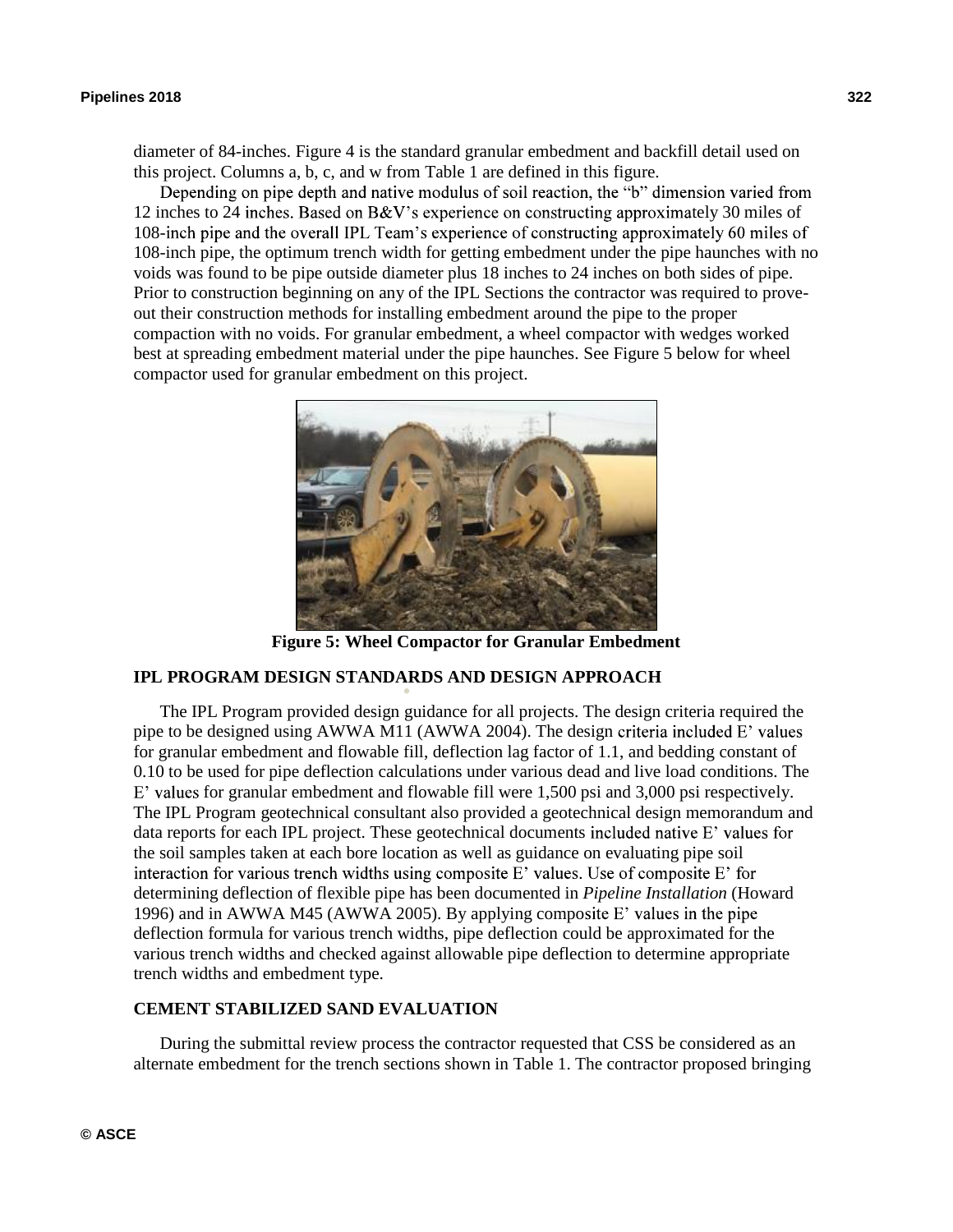a pug mill onsite to make CSS using native excavated sand mixed with cement. Since the IPL Program did not have a CSS specification that had been adopted for use on the program, the project construction team agreed to require the contractor to provide a CSS mix design with an average compressive strength results between 80 psi and 150 psi with no individual test below 70 psi. This would be comparable to the required compressive strength for flowable fill as specified in the contract documents. The contractor was also required to submit CSS mix designs with cement content ranging from 1% to 5% and to provide consolidated undrained triaxial shear test results for each mix design.

The project construction team also required the contractor to provide a demonstration of the use of the pug mill for making CSS. This would allow the project inspectors to familiarize themselves with the pug mill operation and steps they would take to deliver CSS to the pipe installation crews. Below is a picture of the pug mill used on this project.



**Figure 6: Pug Mill Demonstration** 

The contractor's proposed plan was to stockpile excavated sand from the pipeline excavation as well as from the nearby sand borrow sites on-site adjacent to the pug mill setup so that all CSS could be produced from one location without having to constantly move it as construction progressed. The pug mill would be located along the pipeline right-of-way, and dump trucks would deliver CSS to the pipe installation crews along the pipeline right-of-way.

The IPL Program's geotechnical subconsultant for this construction project provided controlled laboratory tests for the CSS mix designs with cement content ranging from 1% to 5%. Compressive strength test results showed that 3% cement content yielded the desired compressive strength. The project construction team requested triaxial test results to estimate Young's Modulus, E, for each submitted CSS mix design. Using the Young's Modulus values, modulus of soil reaction,  $E'$ , values were approximated for the proposed CSS embedment using Constrained Modulus,  $M_s$ , AWWA M11  $4<sup>th</sup>$  Edition acknowledges that many researchers have studied the relationship between E' and  $M_s$  and have determined that  $E^2=0.7$  to 1.5  $M_s$ . It also acknowledges that it appears to be justified to assume the two values to be the same. Therefore  $E^{\prime}$ =M. (AWWA 2004). AWWA M45 also indicates that E' and M values are close and M may be substituted directly for E' in the Iowa formula for calculating pipe deflection (AWWA 2005).

The equation below is taken from AWWA M11.

$$
M_{s} = \frac{E*(1-v)}{(1+v)*(1-2v)}
$$

 $E = Young's Modulus, determined from triaxial test results$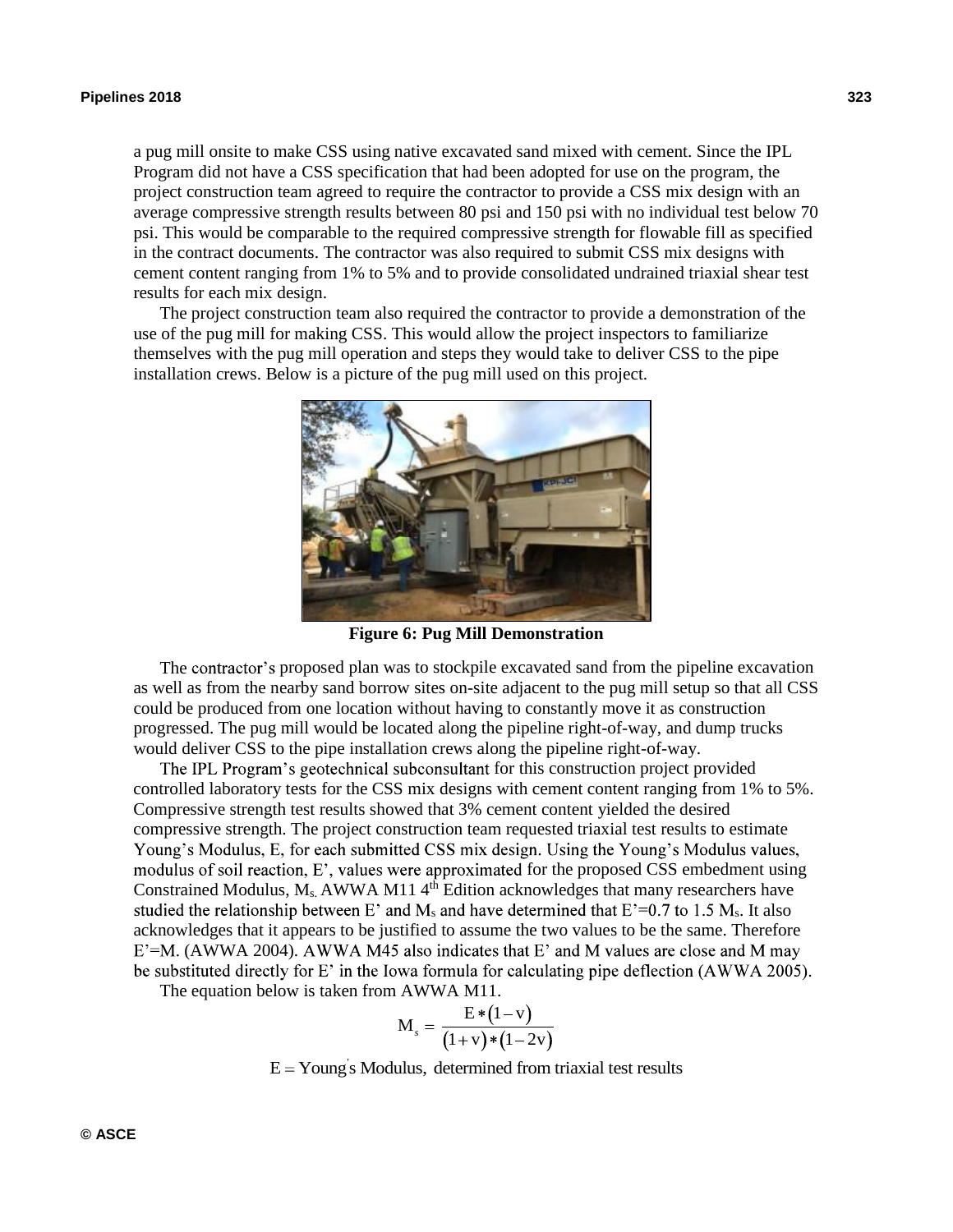

 $v = Poisson's ratio, for concrete v = 0.1 to 0.2$ 

**Figure 7: Wheel Compactor for CSS Embedment** 



At the time this analysis was performed, M11  $5<sup>th</sup>$  Edition had not been published. This relationship has been removed from M11 5<sup>th</sup> Edition (AWWA 2017).

The program construction team expected CSS to yield similar results to flowable fill. Using the relationship above,  $E'$  values for CSS were approximated to be similar to flowable fill with values above 3,000 psi. These results gave the owner's project team confidence to grant the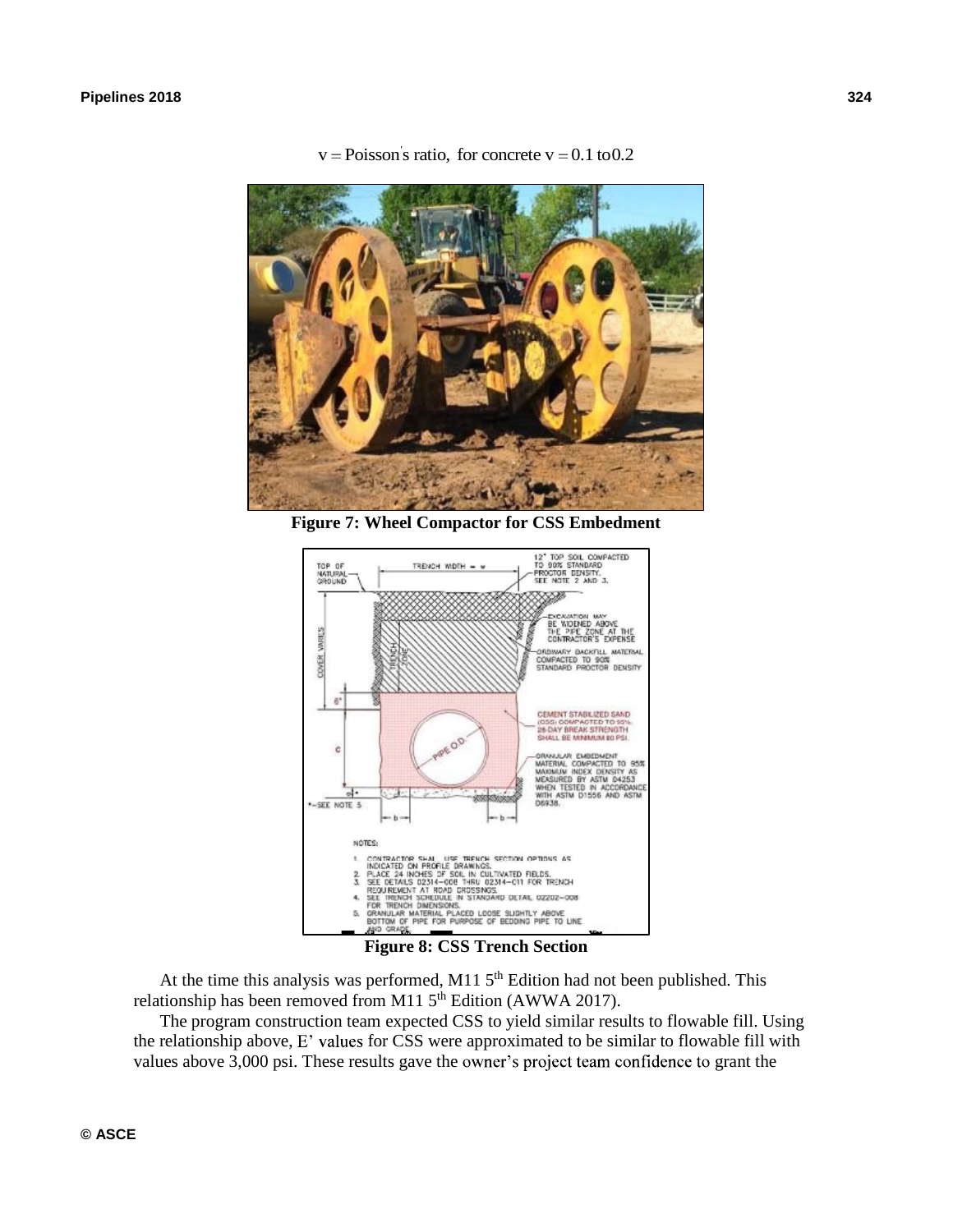contractor's request to use CSS on this project. B&V then evaluated composite  $E'$  values for varying trench widths and selected a trench width of pipe outside diameter plus 36-inches to 48 inches  $(OD+36$ " to 48"). The contractor was also required to bring the CSS embedment up to 6inches above top of pipe to provide a uniform pipe embedment around the pipe.

| Trench         | а        |          | c        |               |  |
|----------------|----------|----------|----------|---------------|--|
| Type           | (inches) | (inches) | (inches) | w (inches)    |  |
| C <sub>1</sub> |          | 18       | $OD+6$   | $OD+36$       |  |
| C <sub>2</sub> |          | 18       | $OD+6$   | $OD+36$       |  |
| C <sub>3</sub> |          | 24       | $OD+6$   | $OD+48$       |  |
| F1             |          | 18       | $OD+6$   | $OD+36$ to 48 |  |
| F <sub>2</sub> |          | 18       | $OD+6$   | $OD+36$ to 48 |  |
| F <sup>3</sup> |          | 24       | $OD+6$   | OD+48         |  |

**Table 2: CSS Trench Section Dimension Schedule** 



**Figure 9: CSS Being Compacted with Roller** 

Since CSS does not flow like flowable fill, the contractor was required to demonstrate their pipe embedment compaction procedure to ensure they could get the CSS under the pipe haunches with no voids. As noted previously, this prove-out procedure is an IPL Program requirement for all non-flowable fill pipe embedment. The contractor successfully demonstrated that they could achieve 95% compaction of the CSS pipe embedment using a trench width of pipe outside diameter plus 36-inches to 48-inches. During this prove-out, the project construction team noted that the moisture content would have to be carefully monitored especially during the hot and dry summer months to ensure the CSS does not dry out too much between the times the CSS is produced at the pug mill to when it is dumped around the pipe in lifts.

### **IMPLEMENTATION OF USING CSS FOR PIPE EMBEDMENT**

The contractor's alternate for using CSS for pipe embedment was deemed acceptable, and they were provided the alternate trench section schedule shown in Table 2 below for using CSS. The w column was revised from Table 1 to provide a standard trench width for multiple native soil conditions. This was confirmed during pipe prove-out demonstration for getting compacted CSS to fill all voids under the pipe haunches, and a trench width of pipe outside diameter plus 36-inches to 48-inches work the best. The contractor had the option to either use the embedment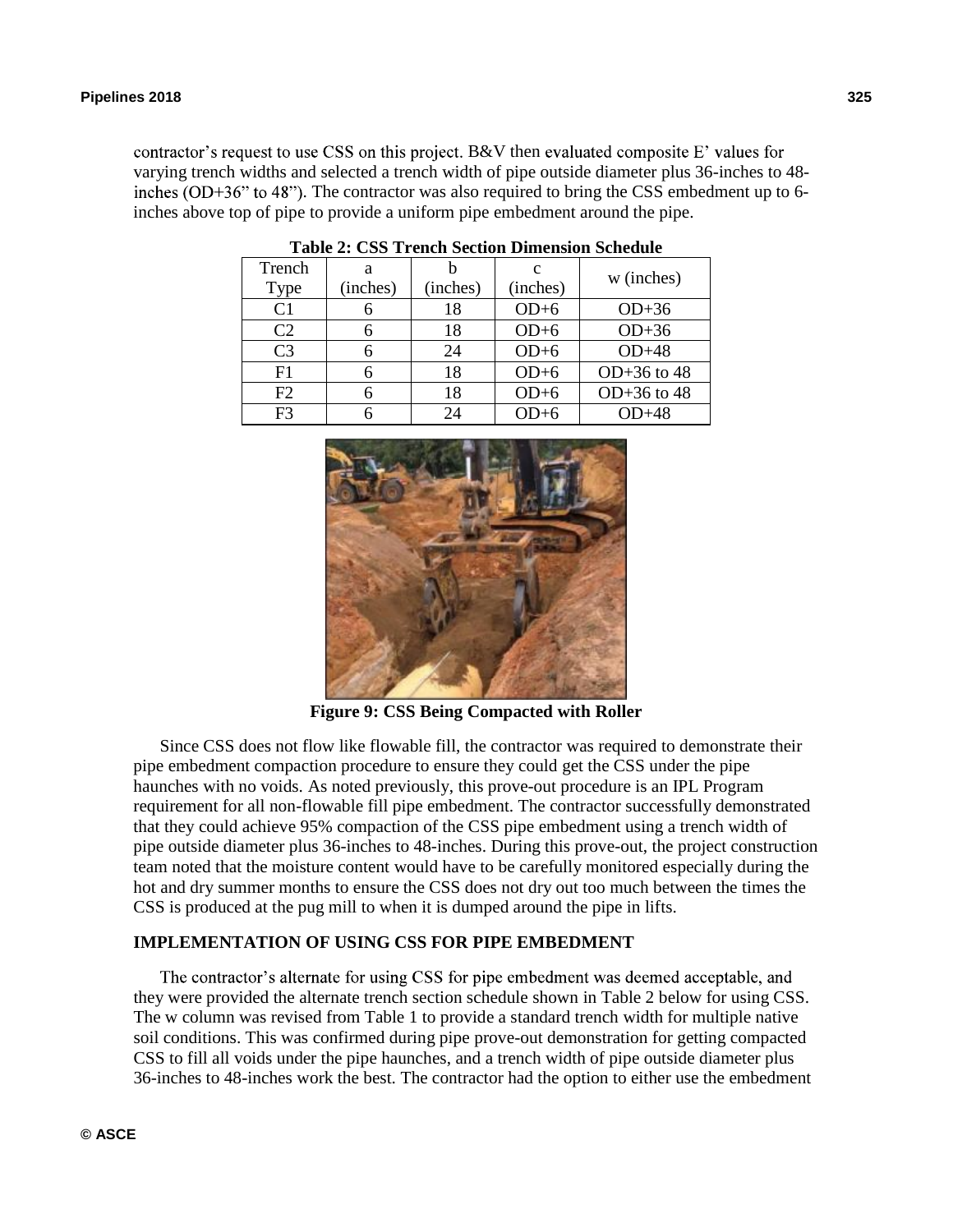options shown previously in Table 1 or to use CSS with the revised trench dimension as shown below in Table 2. Once the pipe crews had exhausted their stockpiled sand they would revert back to the original trench sections shown in Table 1 using granular embedment and flowable fill.

The trench section detail shown on the next page was developed for using CSS.

During construction the contractor had two pipeline crews with each working from either end of the project to meet in the middle. The pipe crew on the northern end of the project used most of the CSS produced on the project while the pipe crew on the southern end of the project used CSS only for the booster pump station yard piping at JB4. The pump station yard piping was originally designed for full flowable fill encasement which was changed to allow CSS.

Below are two pictures of the CSS placement during construction.



**Figure 10: CSS Compaction Completed** 

There were some problems during construction. As part of the quality control measures for the project, compaction measurements were taken periodically of the CSS in the trench, and test cylinders were gathered to perform compressive strength tests. The compaction tests all came back at or above 95%, but the project construction team received compressive strength results that were lower than the required 80 psi in some areas. Because the CSS in these low compressive strength areas was well compacted, the project construction team agreed that we would accept the pipe in these areas. However, the contractor was required to monitor deflection from inside the pipe to confirm that the pipe was not continuing to deflect in these areas over time. The project construction team expects that the CSS with low breaks was likely on the dry side when placed in the trench, and the CSS may have absorbed some moisture from the surrounding trench wall. To date there has not been any reported pipe sections that are continuing to deflect and deflection measurements are well within the 2% deflection tolerances for polyurethane coated steel pipe. The contractor will continue performing deflection measurements of the pipe in the low strength CSS areas for verification that no additional deflection is occurring until the pipe has been hydrostatically tested.

### **SUMMARY AND CONCLUSIONS**

Coordination with the contractor, owner, and geotechnical sub-consultant on this project was a team effort to provide a sustainable solution to reduce the number of granular embedment material deliveries to the pipeline project right-of-way and reduce the amount of spoil material